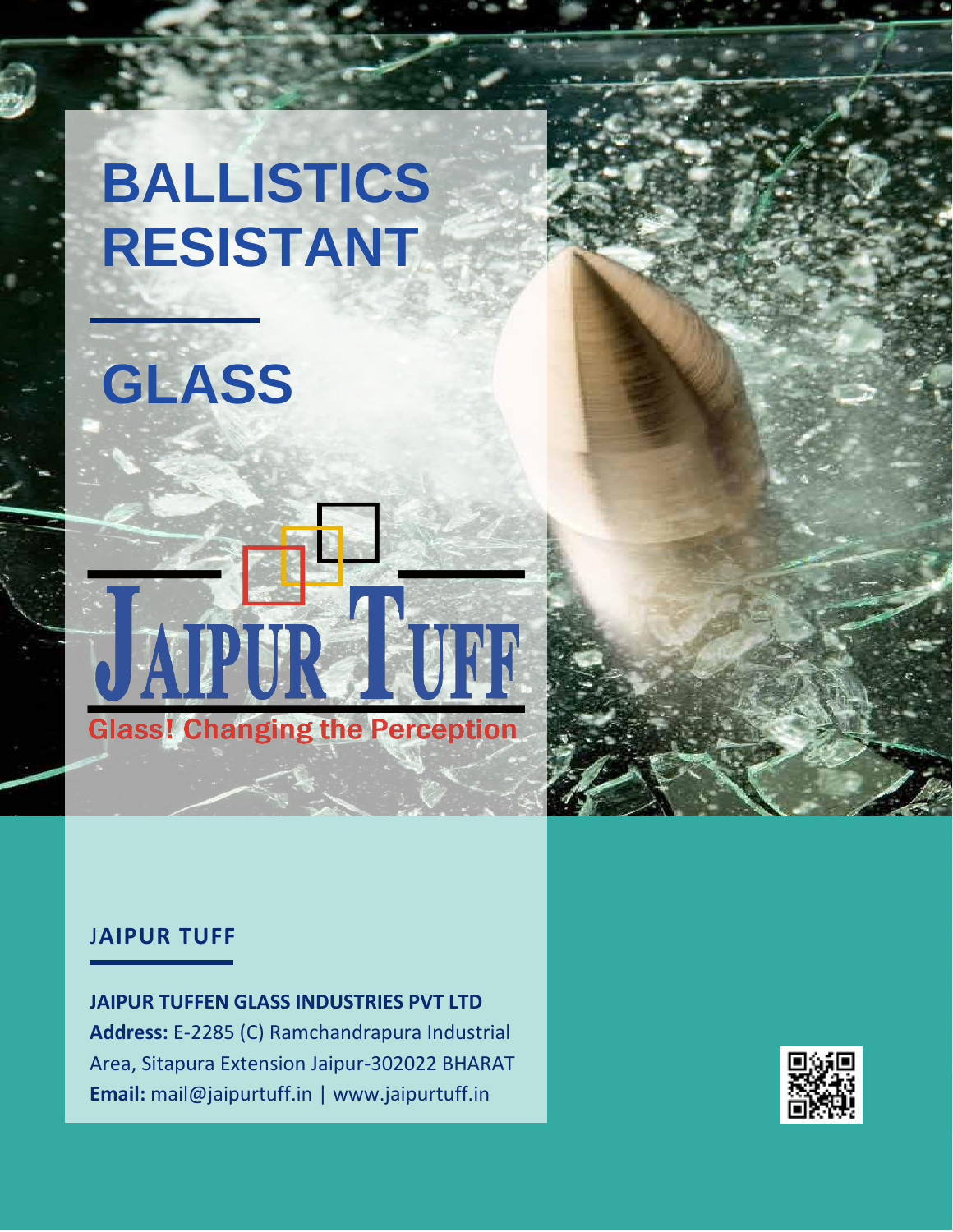### **Bullet-Resistant Glass** JAIPUR TUFF BALLISECURE

**Ballisecure** is a glass clad polycarbonate based bullet - resistant glass specially constructed to defeat the various ballistic threat levels from small firearms to NATO Armor Piercing Rifle.

**Ballisecure** offers total protection at minimum weight and thickness for easy handling and installation. This anti -ballistic solution also minimized unnecessary maintenance other than the routine day to day maintenance operation carried out on glass. I t keeps the out look of your intended glass window or opening and it does not gets puncture or easily scratch as with films.

**Ballisecure** complies to International Standards. The developed glazing meet or exceed different levels of the ballistic codes of UL-752, NIJ-0108.01, HPW-TP-0500.02 or equivalent EN1063, DIN52290, BS5051, GA165, GOST R50963-96 and AS2343 standards. It is important for the end-user to realize that a complete bullet - resistant glazing system requires **Ballisecure**, correct frames and proper anchorage to supporting structures in order to be functionally effective.

*Fields of Application: Government Buildings Military Facilities & Armor Vehicles Financial Institutions High Commissions & Embassies Security Counters & Guard House*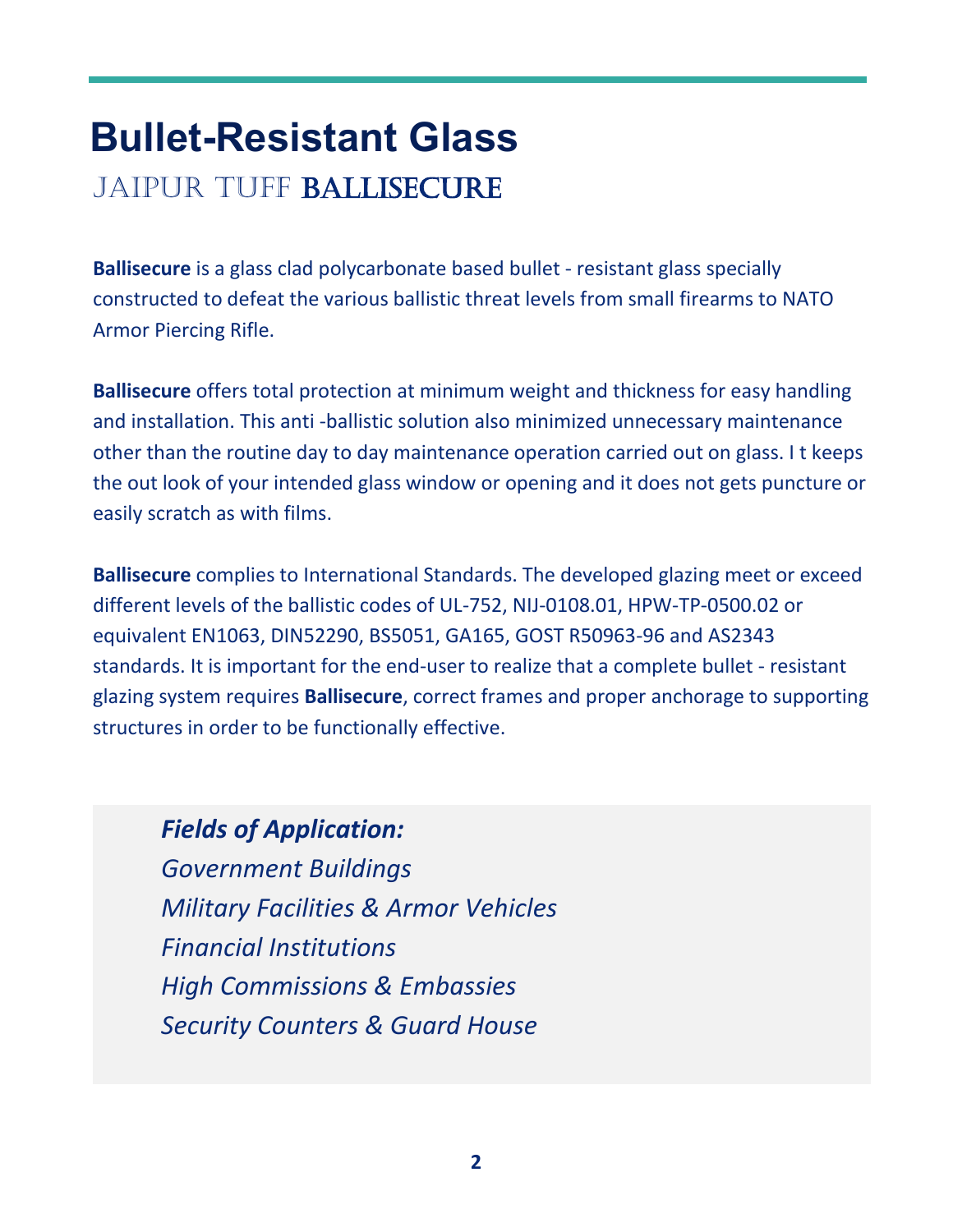## JAIPUR TUFF **Ballistics-Resistant Glass and International Standards**

### Indoor UL 752 Standard for Bullet Resisting Glass

| Threat<br>Level | <b>Ammunition</b>                                                            | <b>Nominal Bullet</b><br>Mass, g (grains) | <b>Required</b><br><b>Velocity mps</b><br>(fps) | <b>Our Glass</b><br><b>Thickness</b><br>(mm) | <b>Glass</b><br>Weight<br>kg/m2 | <b>Number</b><br>of shots |
|-----------------|------------------------------------------------------------------------------|-------------------------------------------|-------------------------------------------------|----------------------------------------------|---------------------------------|---------------------------|
| 1               | Ballisecure9 mm Full<br><b>Metal Copper Jacket</b><br>with Lead Core (I)     | 8.0(124)                                  | 358 - 394<br>$(1175 - 1293)$                    | 21.6                                         | 44.24                           | 3                         |
| 2               | .357 Magnum Jacketed<br>Lead Soft Point                                      | 10.2(158)                                 | $381 - 419$<br>$(1250 - 1375)$                  | 22.4                                         | 44.78                           | 3                         |
| 3               | .44 Magnum, Lead<br>Semi-Wadcutter Gas<br>Checked                            | 15.6 (240)                                | $411 - 441$<br>$(1350 - 1447)$                  | 25.4                                         | 52.2                            | 3                         |
| 4               | .30-60 Caliber Rifle<br>Leadcore Soft Point                                  | 11.7 (180)                                | 774 - 852<br>$(2540 - 2794)$                    | 36.4                                         | 79.63                           |                           |
| 5               | 7.62 mm Rifle Lead<br><b>Core Full Metal Copper</b><br>Jacket, Military Ball | 9.7(150)                                  | $838 - 922$<br>$(2750 - 3025)$                  | 36.2                                         | 78.67                           |                           |
| 6               | 9 mm Full Metal Copper<br>Jacket with Lead Core                              | 8.0(124)                                  | 427 - 469<br>(1400 - 1540)                      | 36.5                                         | 79.42                           | 5                         |

### European Standard EN 1063

| <b>Threat</b><br>Level | <b>Ammunition</b>                    | <b>Required Velocity mps (fps)</b> | <b>Our Glass</b><br><b>Thickness</b><br>(mm) | <b>Glass</b><br>Weight<br>kg/m2 | <b>Number</b><br>of shots |
|------------------------|--------------------------------------|------------------------------------|----------------------------------------------|---------------------------------|---------------------------|
| BR <sub>4</sub>        | .44 Magnum                           | $430 - 450$<br>(1411 - 1476)       | 21.3                                         | 41.72                           | 3                         |
| BR <sub>6</sub>        | $7.62 \times 51 \text{ mm}$<br>(M80) | 820 - 840<br>$(2690 - 2755)$       | 39.5                                         | 85.92                           | 3                         |